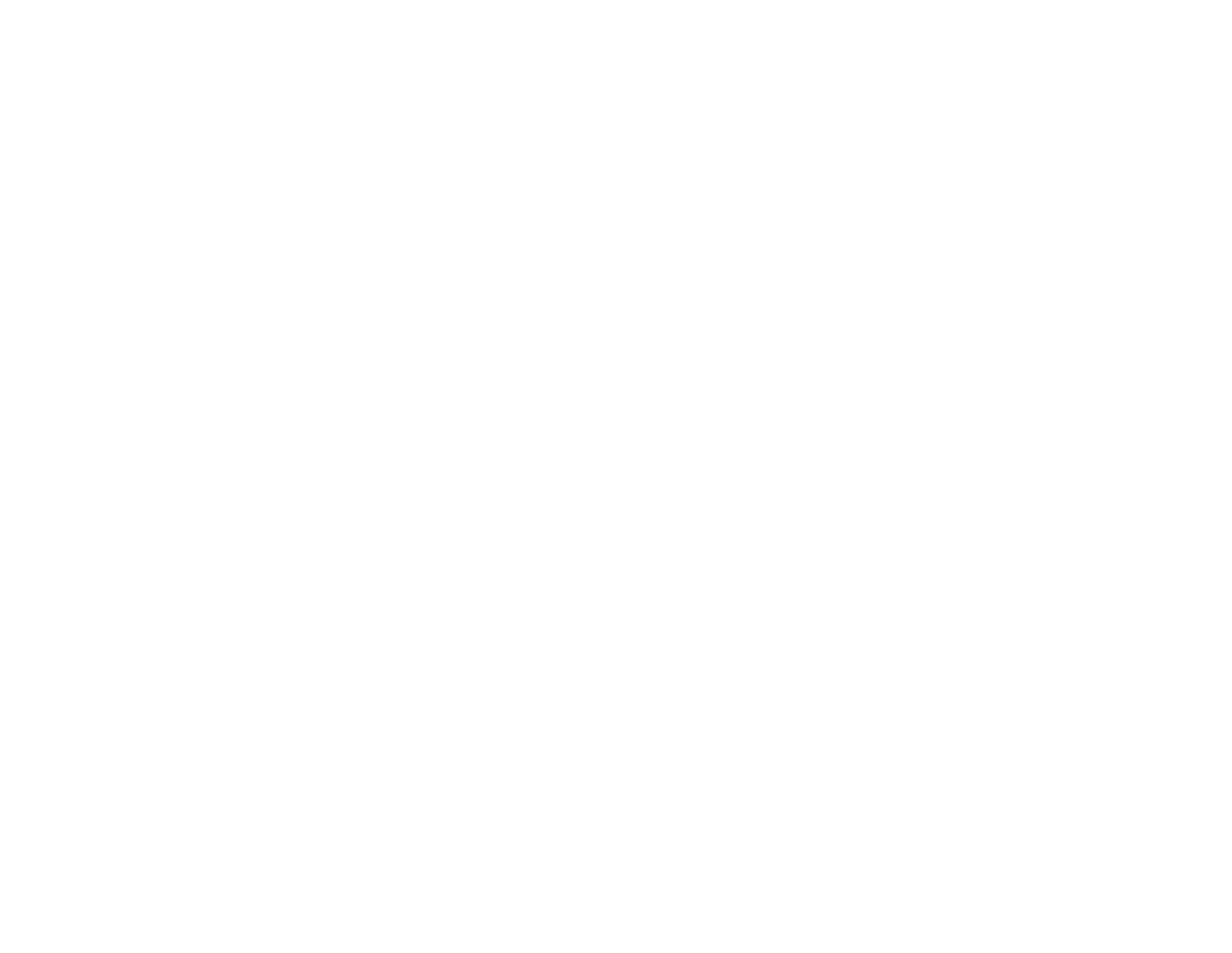**Thursday, March 3 , 2022 A-DAY Regular Bell Schedule**

**TODAY'S EVENTS Varsity Baseball vs Apex, Wiley Warren Field, 3:30pm Tennis Away, Green Hope, 3:30pm JV Baseball Away, Apex, 4:00pm JV/Varsity Boys Lacrosse Away, Corinth Holders, 4:30/6:30pm Softball vs Apex, Oakwood Park, 4:30pm Varsity Girls Lacrosse Away, Heritage, 5:00pm FYI: The Daily Announcements Bulletin [DAB] is posted on Broughton Magnet High School Homepage. Visit <https://www.wcpss.net/broughtonhs> , or use the QR code below.**

**QR Code for the DABs QR Code for the Scholarship Bulletins:**





### **PARENT ANNOUNCEMENTS**

## **Weekly Parent Message: Click [here](https://docs.google.com/document/d/1k3Nf3kB_7yyodZMh0wHxA5VgbifOzKSa0xsxpczMl18/edit?usp=sharing) for the weekly parent message.**

### **Important Links and Resources:**

**\*PTSA Linktr.ee: [https:/linktr.ee/BHSCapitals](https://linktr.ee/BHSCapitals)**

#### **\*PTSA [Memberhub](https://bhs.memberhub.com/store?category=Class%20of%202025) Link**

- **\*Wade Edwards Learning Lab Can Help your Student: <https://www.wade.org/about>**
- **\*Weekly Teacher's Office Hours: Click: [here](http://track.spe.schoolmessenger.com/f/a/VXmQUgL3DjY_xouvtQeSYg~~/AAAAAQA~/RgRjH1ehP0QiaHR0cHM6Ly93d3cud2Nwc3MubmV0L2RvbWFpbi8xNzY0MlcHc2Nob29sbUIKYTghJD5h5cteolIYa21jY29ubmVsbEBidWRkZ3JvdXAuY29tWAQAAAAB) \*Athletic Events: Please [click](http://track.spe.schoolmessenger.com/f/a/iNb9DXg0NxAeuYTJ_UBTRg~~/AAAAAQA~/RgRjH1ehP0RFaHR0cHM6Ly93d3cud2FrZWNvdW50eWF0aGxldGljcy5jb20vcGFnZS9zaG93LzE5NTI5MzQtbWFzdGVyLWNhbGVuZGFyVwdzY2hvb2xtQgphOCEkPmHly16iUhhrbWNjb25uZWxsQGJ1ZGRncm91cC5jb21YBAAAAAE~) here to view the athletic calendar for this week**
- **\*BHS Staff Directory [HERE](https://www.wcpss.net/Page/45215)**
- **\*Harris Teeter Vic Card: BHS # 1936: <https://forms.gle/Mu3ow6QH52FHpUs96> with your first and last name**
- **\*Broughton High School: 919-856-7810**

### **SENIOR PARENT UPDATES**

- Visit the Senior Events webpage [HERE](https://m7scym5f.r.us-east-1.awstrack.me/L0/https:%2F%2Fwww.wcpss.net%2FPage%2F35370/1/0100017e4478ab83-fd134d52-021b-4d63-891c-31465321890c-000000/l2HEysyraEkyUxmN8Zb7rr0KEog=252) and make note of all the upcoming events and activities planned for our Class of **2022 SENIORS!**
- **● Need to pay Senior Dues? Click [HERE.](https://m7scym5f.r.us-east-1.awstrack.me/L0/https:%2F%2Fwww.wcpss.net%2FPage%2F50324/1/0100017e4478ab83-fd134d52-021b-4d63-891c-31465321890c-000000/ClmJnMcZl7w6dHljZfUUpO1RgFY=252)**
- **● Purchase a Senior Commemorative Brick? Click [HERE](https://m7scym5f.r.us-east-1.awstrack.me/L0/https:%2F%2Fwww.wcpss.net%2FPage%2F50325/1/0100017e4478ab83-fd134d52-021b-4d63-891c-31465321890c-000000/TOIvngfsD6BboqDTmL5ZVjjDlM4=252).**
- **● Submit a Senior Quote for the yearbook? Click [HERE](https://m7scym5f.r.us-east-1.awstrack.me/L0/https:%2F%2Fwww.wcpss.net%2FPage%2F50693/1/0100017e4478ab83-fd134d52-021b-4d63-891c-31465321890c-000000/x07d38IITX0jt5c365wfr4AJB_s=252).**
- **● Request a Transcript? Click [HERE](https://m7scym5f.r.us-east-1.awstrack.me/L0/https:%2F%2Fwww.wcpss.net%2FPage%2F33378/1/0100017e4478ab83-fd134d52-021b-4d63-891c-31465321890c-000000/wkbUPzHaF79-OclNJOg-dOdn-Xk=252).**
- **● Explore Scholarship Opportunities? Click [HERE.](https://m7scym5f.r.us-east-1.awstrack.me/L0/https:%2F%2Fwww.wcpss.net%2FPage%2F50317/1/0100017e4478ab83-fd134d52-021b-4d63-891c-31465321890c-000000/vl1ViXxu5uYo9BoHks452rI6848=252)**
- Have questions or need more information? Visit the c/o 2022 webpage [HERE,](https://m7scym5f.r.us-east-1.awstrack.me/L0/https:%2F%2Fbhs.memberhub.com%2Fw%2F2022/1/0100017e4478ab83-fd134d52-021b-4d63-891c-31465321890c-000000/oTZaKWxhWWOo0o48Mf6887IPe6k=252) email your c/o 2022 Parent Partners **HERE, and/or follow us on Instagram @broughtonclassof2022**

**The Broughton Travel Fellowship Selection Committee has decided to hold a selection cycle for Summer 2022.** Applications are now open and will close at midnight, TOMORROW. The BTF provides funding and support for JUNIORS **DEMONSTRATING FINANCIAL NEED to travel internationally during the summer prior to their senior year. The BTF** covers all costs associated with the trip and there is no financial obligation for the student or the student's family. Applicants must be a Junior in high school, demonstrate financial need, remain in good academic standing, maintain character that serves as a model to his or her peers, be willing to document his or her experience and be willing to speak publicly at Broughton about his or her experience to the student body. There is no GPA requirement. Fellows will be selected based on a combination of demonstrated achievement [academic and extracurricular] as well as the potential **for achievement in the future.**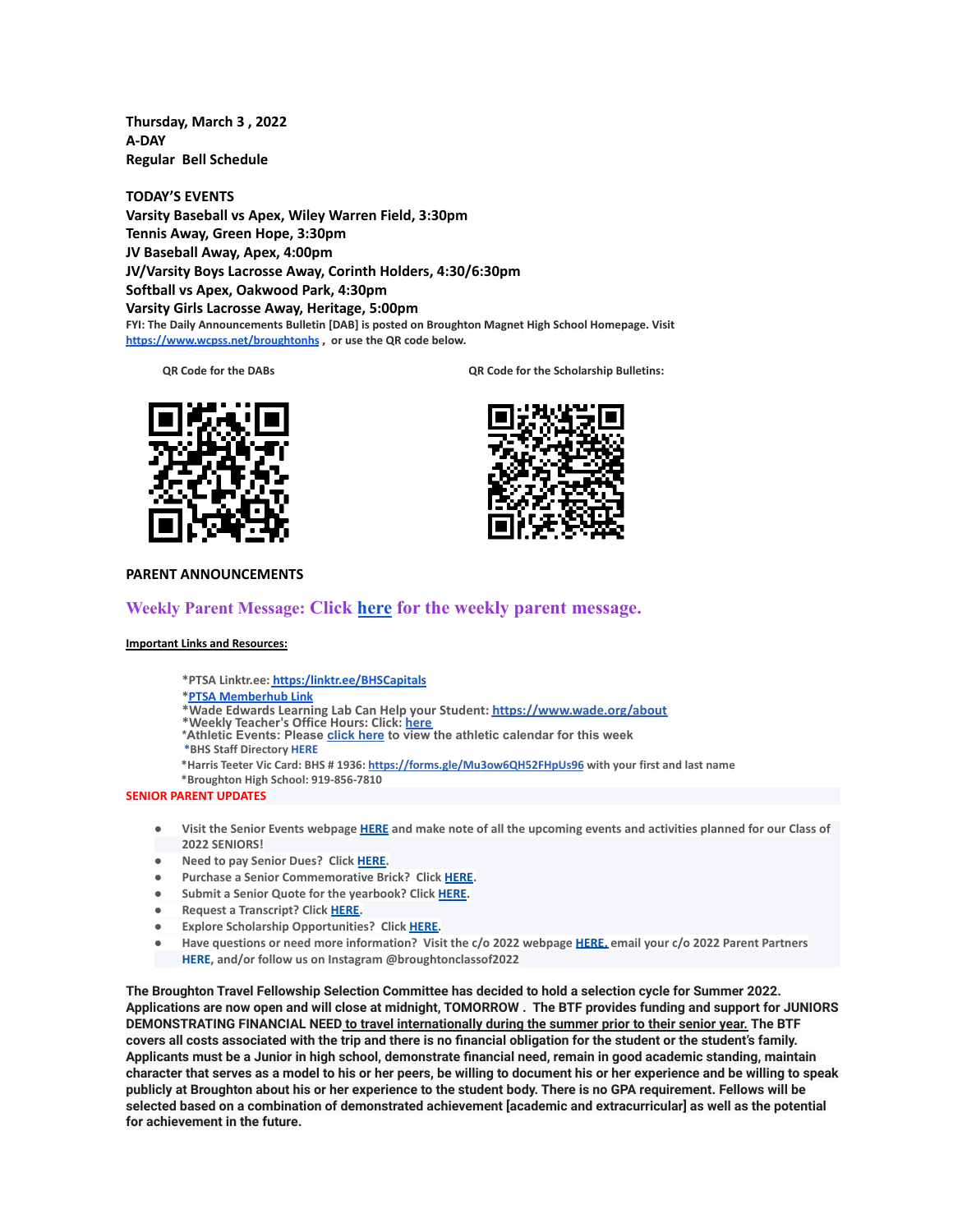**To apply, students must submit an application through the website [www.broughtontravelfellowship.com.](http://www.broughtontravelfellowship.com) Applicants** are asked to submit a letter of recommendation with the application. The letter may be written by a teacher, school **counselor, mentor, community member, sports coach, etc. For more information, email [broughtontravelfellowship@gmail.com.](mailto:broughtontravelfellowship@gmail.com)**

**Raleigh Tutoring and the Wade Edwards Learning Lab (WELL) are once again offering their popular SAT and ACT boot camps. These 6.5-hour classes are held on Saturdays approximately one week before each test and** provide students with the content knowledge and test-taking strategies they need to earn a strong score. For **more info or to register: <https://www.wade.org/act-sat-prep>**

**GLOBAL POINTS OF PROGRESS - New Zealand: The New Zealand government has finalized a treaty recognizing the Moriori people and their history on Rekohu, or the Chatham Islands.** The original settlers of the southeastern archipelago followed a strict code of peace starting in the 1500s. The community's nonviolence left them vulnerable when European settlers arrived in 1791, and in in 1835, when mainland Maori tribes invaded the islands, killing and enslaving the Moriori inhabitants.

## **STUDENT ANNOUNCEMENTS [GENERAL]**

CAPS Camp: The Caps Camp tradition continues! We will have Caps Camp on Friday, April 1st after school and Saturday, April 2nd all day at Broughton. Caps Camp is open to ALL Broughton students who want to have fun, make new friends, learn about themselves and others and forge a stronger connection to our school. Activities include skits, games and boundary breaking conversations, among others. One goal of Caps Camp is for students to meet and get to know others who they may not normally cross paths with during a typical school day. Our student leadership staff is working hard to plan this year's activities and are looking forward to a unique, fun weekend at school. For students to attend, they must complete a google form beginning on March 1st and running until March 14th. The cost will be around \$50 and scholarship funding is available. (The costs include a few meals, T-shirts and **other materials) Questions? Contact Teacher and Adviser Dave Corsetti at [dcorsetti@wcpss.net.](mailto:dcorsetti@wcpss.net)**

Are you interested in music? Check out the Flyers around school regarding registration information for Piano Lab and **Music Appreciation.**

**Here's the link to the flier:**

**<https://docs.google.com/document/d/1-koImIpEbDjqWC5jkCY9f5FxQZJ9b2lue--ZUraofi8/edit?usp=sharing>**

**Queen of Hearts - Started in 1941 as a fundraiser for the school newspaper, QOH is the biggest and most formal dance at Broughton. Sponsored by the Senior Class, this year's dance is March 12, 2022 on the front lawn from 7:30-10:30. More details on [Linktr.ee](https://m7scym5f.r.us-east-1.awstrack.me/L0/https:%2F%2Flinktr.ee%2FBHSCapitals/1/0100017f02bc123e-f4468695-ae24-4961-9bb0-228e77c7fd8c-000000/zS9elslvx1V1m69rqxdNXDJCW9g=258) [i](https://m7scym5f.r.us-east-1.awstrack.me/L0/https:%2F%2Flinktr.ee%2FBHSCapitals/2/0100017f02bc123e-f4468695-ae24-4961-9bb0-228e77c7fd8c-000000/0g2u_V74P5f0CuT3O27DkIGfGKY=258)ncluding link to purchase tickets, the guest form, and Senior parent volunteer sign up!**

## **STUDENT ANNOUNCEMENTS [JUNIORS & SENIORS]**

Juniors: Please join Mrs. Gleason, College and Career counselor, at a presentation about researching and deciding on which colleges to apply! It will be offered in the Media Center West Wing during both lunches on Thursday, March **3rd and Friday, March 4th.**

**Students interested in Meredith College: Check out the Meredith [Admissions](https://mx.technolutions.net/ss/c/gsby7xed_Q9kJKoUKuDGdAGX8k8hvgT6m5xeZbOkrZ5fElNCK44c-7B_LLDifLyd/3jz/asht6qCFT529qbTuVCWSCg/h4/RYjoCkPnPbpt_03bO7Cx9aIkn9iEKUnK4OjYNtpTL_I) Blog for helpful advice about the** college search process and Meredith's School [Counselors](https://mx.technolutions.net/ss/c/gsby7xed_Q9kJKoUKuDGdAGX8k8hvgT6m5xeZbOkrZ4xs4FFiFcqmnl1vhKGJPsXH3EA_r81g10syMLuCd09MA/3jz/asht6qCFT529qbTuVCWSCg/h5/-eHErPIRKz1zIsfBMjvPCyetuXXcPGnmn5e-vJFbpsM) page to help you if you are interested in applying **to Meredith.**

The Broughton Alumni Association would like to invite all seniors to apply for the two scholarships they offer BHS **students for each graduating class. The application window will be open from Wednesday (2/16) until Sunday** (3/13). Please see the flier provided by the Alumni Association for more information and a link to the scholarship **application.**

**[https://docs.google.com/document/d/1bzYFWH9wJnYWMzxjnTWjvSkVTq19oFct/edit?u](https://docs.google.com/document/d/1bzYFWH9wJnYWMzxjnTWjvSkVTq19oFct/edit?usp=sharing&ouid=102811755736331481949&rtpof=true&sd=true)sp=sharing&ouid=102811755736 [331481949&rtpof=true&sd=true](https://docs.google.com/document/d/1bzYFWH9wJnYWMzxjnTWjvSkVTq19oFct/edit?usp=sharing&ouid=102811755736331481949&rtpof=true&sd=true)**

Students that took the PSAT in October have access to free personalized online SAT tutoring through Kahn Academy. **They can set up their account at**

**[https://signup.collegeboard.org/official-sat-practice/?SFMC\\_cid=EM674002-&rid=47471044](https://signup.collegeboard.org/official-sat-practice/?SFMC_cid=EM674002-&rid=47471044)**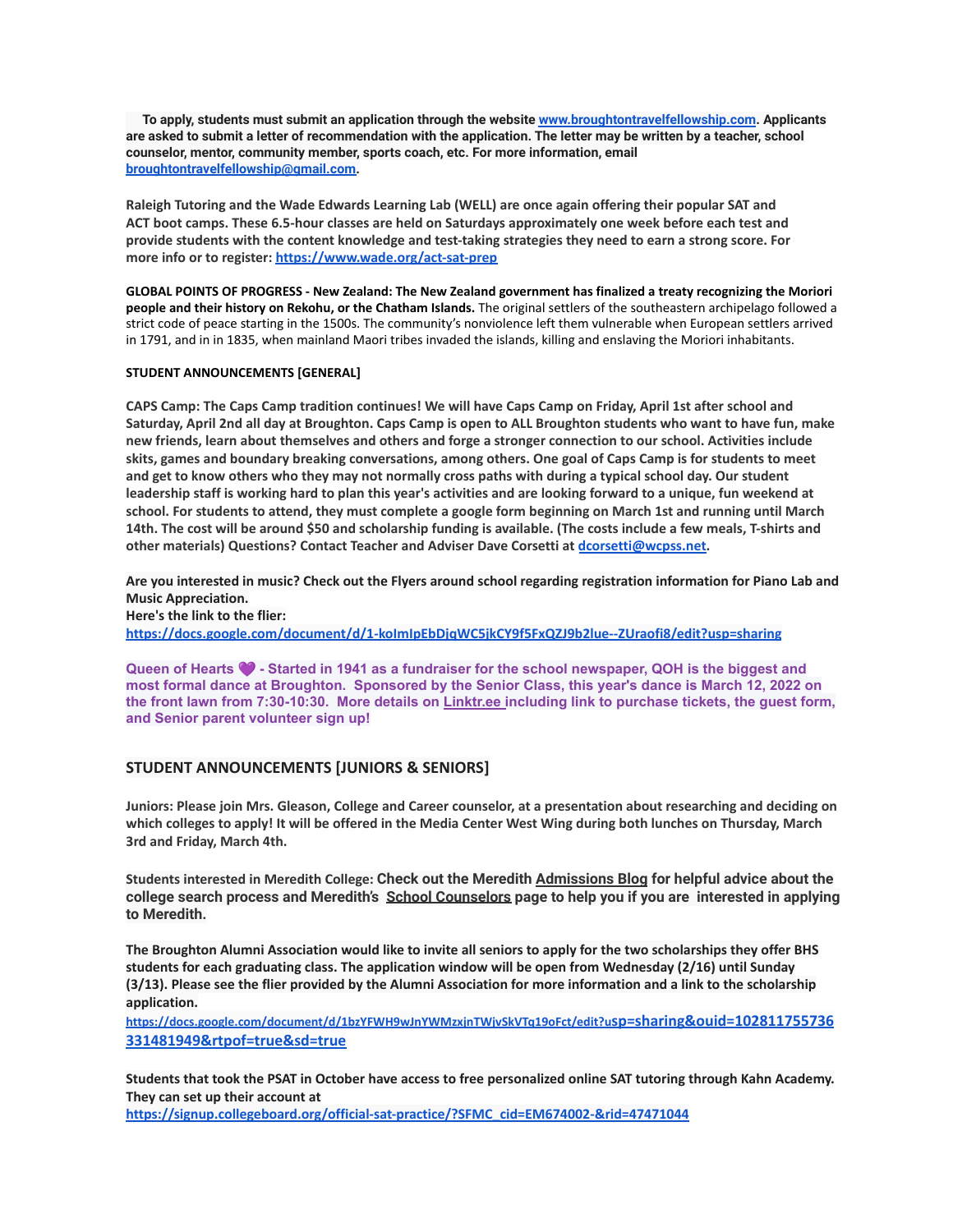**The Broughton Travel Fellowship Selection Committee has decided to hold a selection cycle for Summer 2022.** Applications are now open and will close at midnight, TOMORROW. The BTF provides funding and support for JUNIORS **DEMONSTRATING FINANCIAL NEED to travel internationally during the summer prior to their senior year. The BTF** covers all costs associated with the trip and there is no financial obligation for the student or the student's family. Applicants must be a Junior in high school, demonstrate financial need, remain in good academic standing, maintain character that serves as a model to his or her peers, be willing to document his or her experience and be willing to speak publicly at Broughton about his or her experience to the student body. There is no GPA requirement. Fellows will be selected based on a combination of demonstrated achievement [academic and extracurricular] as well as the potential **for achievement in the future.**

**To apply, students must submit an application through the website [www.broughtontravelfellowship.com.](http://www.broughtontravelfellowship.com) Applicants** are asked to submit a letter of recommendation with the application. The letter may be written by a teacher, school **counselor, mentor, community member, sports coach, etc. For more information, email [broughtontravelfellowship@gmail.com.](mailto:broughtontravelfellowship@gmail.com)**

Juniors and Seniors interested in Savannah College of Art and Design [SCAD]: Meet future SCAD students and chat with admission reps at a SCAD info session. You will learn about the university's 100+ degree programs, global locations, **alumni success, and more. Register at [www.scad.edu/infosession.](http://www.scad.edu/infosession)**

**Seniors interested in taking a Gap Year/Gap Semester before entering college: Check out the thirteen-week** WorldStrides Gap Year Programs. Participants choose their adventure, selecting three locations from a list of eight. For **more information, visit [www.gapyear.worldstrides.com](http://www.gapyear.worldstrides.com).**

**Juniors & Seniors interested in the University of Virginia School of Architecture: Meet our Undergraduate Program Directors and tour the School of Architecture with an undergraduate Student Ambassador. All sessions listed below are held from 11.30am -1.00pm (ET).**

- **● Friday, March 18, 2022**
- **● Friday, April 29, 2022**

**You can find more details and register by clicking the link [here](https://mx.technolutions.net/ss/c/gsby7xed_Q9kJKoUKuDGdHJU_xn8MSEg7Tp2Z8RR0Cjzs4oKR4EyX-gonRaDficilbWcu-Hd5OGMSIQgeBuJwpql4QfCDyZVV09F0RTyZKGUTQHttr0pl3-SErBmNNig/3je/KJNWo9PTSC-Ic05G1cWcGw/h0/pFC4rUeoWjQzE2x1hR3UUbbLpZep1ReuW6pVR7iRt6U).**

Wake Tech has now resumed offering in-person campus tours.! Students and families can sign up for group tours here: [visit.waketech.edu](https://www.waketech.edu/recruiting-and-outreach/visit-wake-tech). Students can also make appointments with Ally Pearsall, Recruitment & Outreach Officer, personally to check their application status at **this link here:**

**[https://outlook.office365.com/owa/calendar/WakeTech763687@WakeTechEDU.onmicrosoft.com/bookings/s/CLtsicQDjUK2s3iPAbO-SQ2.](https://outlook.office365.com/owa/calendar/WakeTech763687@WakeTechEDU.onmicrosoft.com/bookings/s/CLtsicQDjUK2s3iPAbO-SQ2)** Ms. Pearsall from Wake Tech will be here on April 4<sup>th</sup> from 10:30-1pm to help students with Wake Tech Applications. Students who want to meet with Ms. Pearsall should sign up in the book on the cart outside of **the Guidance Resource Center [Room 1209].**

**Seniors: Scholarship Bulletin #18 has been posted on our homepage and can be found by going to Students/Seniors/Scholarship Information/Scholarship Bulletins. It has also been posted on the Student Services Webpage [www.broughtonstudentservices.weebly.com.](http://www.broughtonstudentservices.weebly.com)]**

#### **College & University Reps Visiting Broughton**

**Seniors and Juniors may sign up to meet with college representatives who visit Broughton throughout the year. Sign-up sheets are posted in a notebook outside the Guidance Resource Center [Room 1209]. See Mr. Rudder in the Guidance Resource Center if you have questions.**

**Army/National Guard Scholarships Friday, March 4, 2022 B-Day 9:45AM Appalachian State University Wednesday, March 30,2022 B-Day 1:15PM**

**Wake Tech [NC] Monday, April 4, 2022 A-Day 10:30AM-1:00PM**

### **SUMMER OPPORTUNITIES**

## **[Link to the list that is posted on CFNC with summer enrichment opportunities] <https://www2.cfnc.org/studentEnrichment>**

The Broughton Travel Fellowship Selection Committee has decided to hold a selection cycle for Summer 2022. Applications are now open and will close on midnight, March 4th. The BTF provides funding and support for JUNIORS DEMONSTRATING FINANCIAL NEED to travel internationally during the summer prior to their senior year. The BTF covers all costs associated with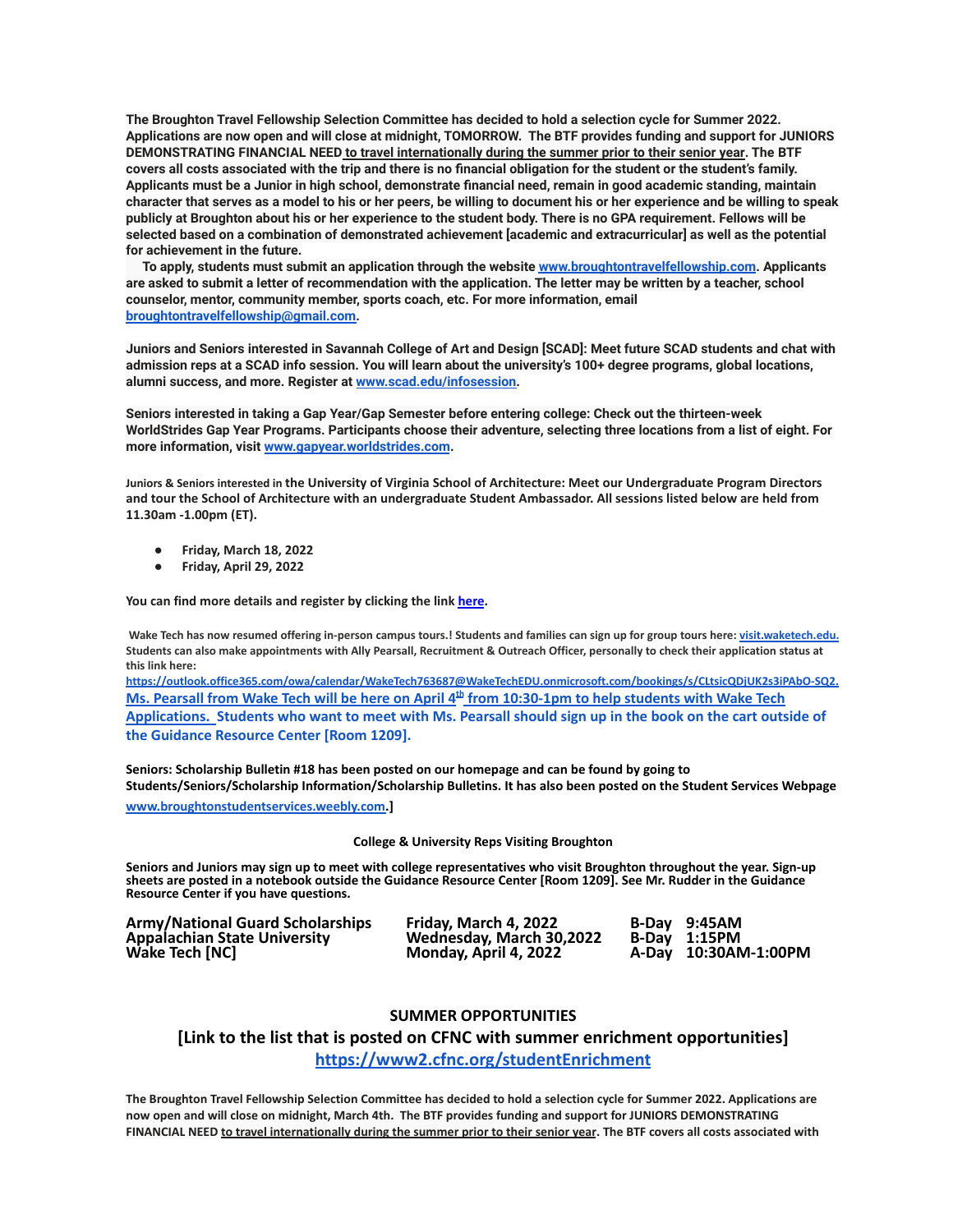the trip and there is no financial obligation for the student or the student's family. Applicants must be a Junior in high school, demonstrate financial need, remain in good academic standing, maintain character that serves as a model to his or her peers, be willing to document his or her experience and be willing to speak publicly at Broughton about his or her experience to the student body. There is no GPA requirement. Fellows will be selected based on a combination of demonstrated achievement [academic and **extracurricular] as well as the potential for achievement in the future.**

**To apply, students must submit an application through the website [www.broughtontravelfellowship.com.](http://www.broughtontravelfellowship.com) Applicants are asked** to submit a letter of recommendation with the application. The letter may be written by a teacher, school counselor, mentor, **community member, sports coach, etc. For more information, email [broughtontravelfellowship@gmail.com.](mailto:broughtontravelfellowship@gmail.com)**

## **A UNC Medical Center Initiative**

### **Summer 2022 High School Volunteer Program**

**Volunteer Services is excited to announce the Summer High School Volunteer Program is back and applications are now available. If you know of a high school student who is at least 14 years old, has completed the ninth grade and is looking for a chance to learn more about working in a hospital environment this could be just the program for them! Opportunities are available at both the Chapel Hill and Hillsborough campuses.**

**[Learn more about requirements, logistics and how to apply](https://www.uncmedicalcenter.org/uncmc/support/volunteer-services/high-school-volunteers/).**

Registration is now open for <u>Summer 2022 [Pre-College](https://mx.technolutions.net/ss/c/cHS6KxvaczfHhqkpLrKMJVWPxcQYRt0e0iEku2lDCy7TWiJx1_55o8zjVGV1sVk6/3jg/1SU4Iqm8RKCGs9Kqp3oKCA/h1/8KmmmA0tWn519kb2cHeogzMl7YlN_0BGLRgnvms3mCI) Programs</u> at UNC Asheville! Limited spaces are available, so we encourage early registration. Each Pre-College program will run from Sunday to Friday, with topics spanning the arts and sciences. All students will live on campus to fully experience university life and the surrounding community. The program cost, which starts at \$1,200, includes lodging, meals, course materials, activities and excursions. Programs follow COVID protocols and University community expectations, and offer a flexible cancellation policy. Dates for our Summer 2022 Pre-College Programs are June 12-17, **June 19-24 and June 26-July 1, 2022, with several programs offered multiple weeks. Topics include:**

- **● Pre-Med**
- **● River Ecology & Adventure**
- **● Great Smokies Young Writers Workshop**
- **● Film Scoring & Sound Design**
- **● Climate, Robotics, Rocketry & Aerospace Engineering**
- **● Journalism, Public Relations & Social Media in the Digital Age**
- **● Climate Science**

**For more information or to register, please visit [https://camps.unca.edu/pre-college.](https://mx.technolutions.net/ss/c/BQM-IylQKwVhFDmSUz94JMzQQ0hkkx5ESJs5UdbzD71mct6i1Y__RJ3rL4CzntUn/3jg/1SU4Iqm8RKCGs9Kqp3oKCA/h2/MZqaRAcrABE7L3WtqgiOohchCUtuWHHU1_eALUf2hTU)**

If you're looking for a way to help your college-bound high school students make important decisions about life after high school, encourage them to join us at Rochester Institute of Technology this summer for [Explore](https://mx.technolutions.net/ss/c/gsby7xed_Q9kJKoUKuDGdB9R9sive_ZsM1Qb_nhkgjA08w4AqgRoJb0vlLFSSjZT/3j6/cfOu9R3lR8u3xTRhpngdYQ/h2/xzdGfzy3I2uSoAWXNd4vWkN1gV7yfnaiLQn6UQatgnc) Your Future! EYF is a week-long, on-campus summer program for college-bound deaf and hard-of-hearing high school students who will enter their junior or senior year in fall 2022. During EYF, students learn how their interests can lead them to a career, and they explore career options in various fields, including the arts, business, computers, engineering, science, and more specific topics, such as the internet of things, 3D printing, entrepreneurship, emotional intelligence, and biology. Students who attend EYF receive an application fee waiver to apply to RIT at no cost, and those who enroll at RIT for college will receive a scholarship. That's right, when they participate in EYF, they can apply to RIT for college at no cost, and they'll receive a scholarship! There are two EYF sessions. Your students can choose the session that works best for them.Session I: July 9-14; Session II: July 16-21. Students who participate in EYF this summer will meet other deaf and hard-of-hearing students from all over the country, and it's a wonderful opportunity for them to make new friends! [Check](https://mx.technolutions.net/ss/c/gsby7xed_Q9kJKoUKuDGdB9R9sive_ZsM1Qb_nhkgjA08w4AqgRoJb0vlLFSSjZT/3j6/cfOu9R3lR8u3xTRhpngdYQ/h3/EJAJ5IZYnhy_5EoPb20FqK_vFekSoBF5wdP5m4I0v8E) out EYF, and encourage your students to apply [today!](https://mx.technolutions.net/ss/c/VpDhrCrvzjOrNk6AZ3TbHsDAoOWeZg67sWX3pIhEAGxCWhE-b5_ccZhgCUBu0qQbXV3r3Sp2r3bvI44-_FnkWzKY8PPT-NIXylVlj1p1QBc/3j6/cfOu9R3lR8u3xTRhpngdYQ/h4/z_F1GbKvjAXrSXS3vh6GZk3C0_JRjjBhcsu_861EJVE) If you have any questions, contact us at 585-475-6700, toll-free in the U.S. and Canada at 1-866-644-6843, by videophone at 585-743-1366 or by email at [EYFinfo@rit.edu.](mailto:EYFinfo@rit.edu)

Oxford Royale Academy's International Summer School 2022 on the campus of the University of Oxford. Participants choose from 19 fascinating courses, taught by experts in their field. Students live, dine and study on the campus of the University of Oxford **with people from all over the world. Apply at [www.oxford-royale.com](http://www.oxford-royale.com).**

The University of the South would like to invite students to join our Chinese [Language](https://mx.technolutions.net/ss/c/eakQ-C8DCmUrd8y7yBWDFiYAOUoJQ4pz7MfbEBpip6l0y_Hm_m-q4S1NAhKySW0l0l52Av-XFInBcX_HbKNhaFaTuY25zEq03f7H2jjkYbiZerVnvT_jJBJvBnD8L-82oFcjCA4feCp5rOrmzPCcig/3h1/Zb0AzY0dSO6ybsQoCzalvA/h1/a-eaRv0bEo5dxrOjmNABke9N9q3IKNCmv7tp3yn1eRg) Camp! The program's primary goal is to **immerse students in the language and culture of China, while enjoying Sewanee's 13,000 acre campus.**

**When: June 15 - July 1, 2022**

**Where: The University of the South, Sewanee, TN**

**Who: Rising high-school sophomores, juniors and seniors. Experience with Chinese language is not required.** Students participating in the program will spend a few hours in the classroom each day, before taking their learning outside and enjoying the many outdoor activities available during the summer at Sewanee in an immersive language environment. Given the **immersive environment, all students are encouraged to apply. Students should be prepared for a variety of outdoor activities including**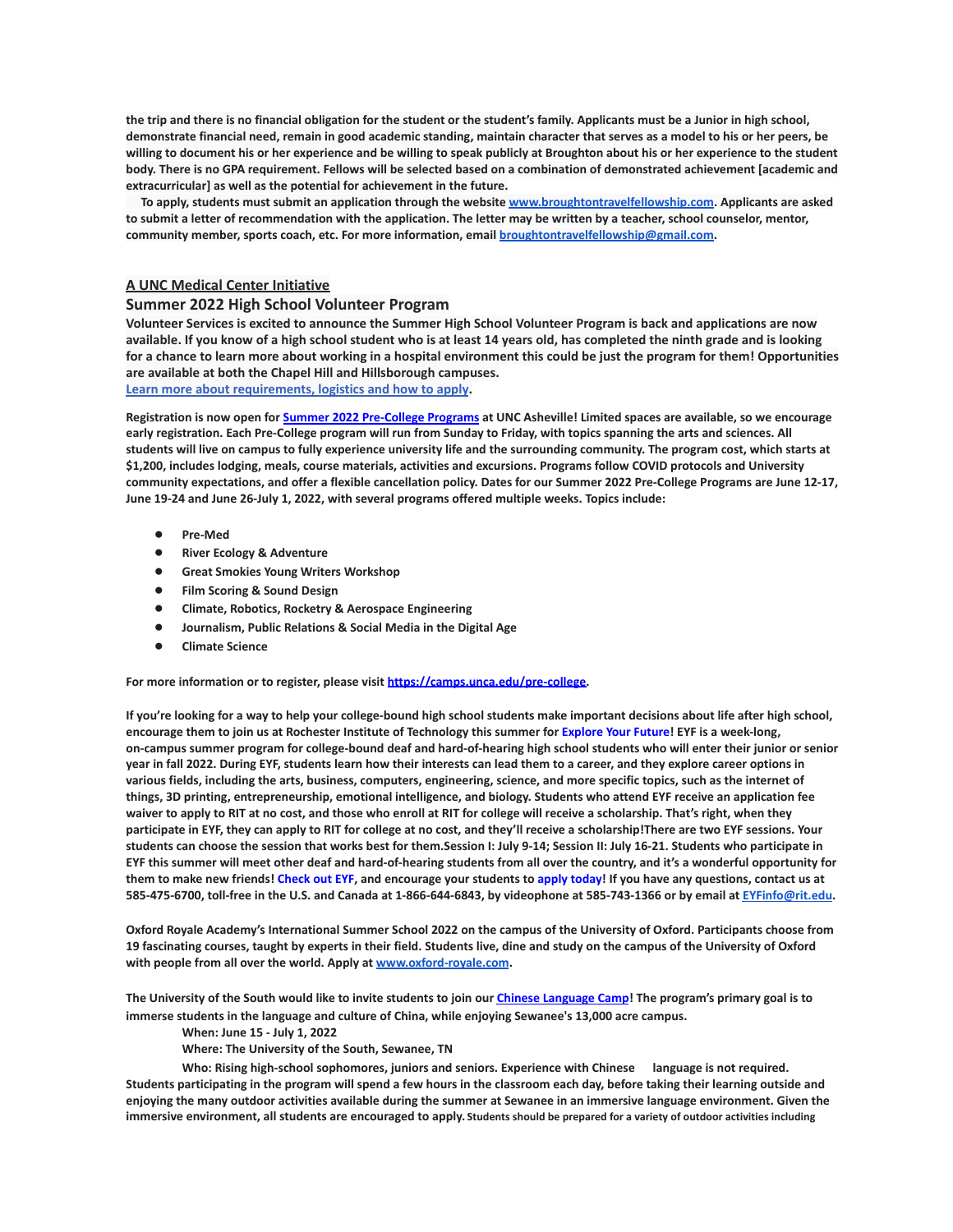**swimming, hiking, rock-climbing, hiking, gardening, caving, camping, and more! For more information about the camp as well as scholarship opportunities, students can visit the Sewanee Chinese Language Camp [website.](https://mx.technolutions.net/ss/c/eakQ-C8DCmUrd8y7yBWDFiYAOUoJQ4pz7MfbEBpip6l0y_Hm_m-q4S1NAhKySW0l0l52Av-XFInBcX_HbKNhaFaTuY25zEq03f7H2jjkYbiZerVnvT_jJBJvBnD8L-82oFcjCA4feCp5rOrmzPCcig/3h1/Zb0AzY0dSO6ybsQoCzalvA/h2/75iusWoe6oX7KGnwrl--J5PGQK1G9zr9iO3WkMg5UHE)**

**SCAD Summer Seminars. Connect with creatives from around the world. During the weeklong program, participants choose two workshops from a palette of award=winning academic programs, including animation, fashion, film and television, graphic design, illustration, interior design, photography, sequential art, and more. For more information, visit [www.scad.edu/sss.](http://www.scad.edu/sss)**

The University of Chicago's summer pre-college programs draw from the multidisciplinary emphasis and intellectual richness of the College's Core curriculum. Programs with in-person and online courses include:

**Immersion:** Course subjects include American politics, biotechnology, developmental psychology, philosophy, physics and more.

**One-Week Enrichment:** Whether it be leadership, civil discourse, or quantitative analysis of complex problems, each program will advance and enhance skills that students can apply to their studies in high school, college, and beyond.

**Stones and bones:** Students go behind the scenes at the Field Museum - one of the world's great natural history museums and into the field in Wyoming to learn how fossils are collected, analyzed, and conserved.

**UChicago Summer Online:** From anywhere in the world, students can explore subjects like biochemistry, art, and quantitative finance through five-week courses involving real-time interaction, engaging class discussion, and group projects. To learn more about Summer Session, or to apply to the program, visit [www.summer.uchicago.edu](http://www.summer.uchicago.edu).

# **Job Opportunities**

Amy Peake, Director of Employment for several of our area Zaxby's restaurants, Now that school is back in swing, I would like to reach out to advertise employment. Our Zaxby's group pride ourselves with bringing on high schoolers and helping them to develop workplace skills that will benefit them in their adult working life. Many of our graduated students who go off to college come back to work with us during school breaks.



*Amy L. Peake* **Director of Employment ZaxNC, Inc. (919) 909-2529**

**My name is Camden McKinstry, I am the Regional Manager for the UPS Store in the Village District right down the road from Broughton.We are in need of part-time employment at our store. There is an absolutely wild staffing shortage for part time workers these days so we have decided to start hiring high school aged workers.**

**The UPS Store Cameron Village 514 Daniels Street Raleigh, NC 27605 919.834.2121 Web <https://www.theupsstore.com/2325>**

**The Director of Camp Royall, the nation's largest and oldest camp for people with autism is in search of dynamic high school students who are interested in learning more about human services and specifically working with those with special needs (autism).We can**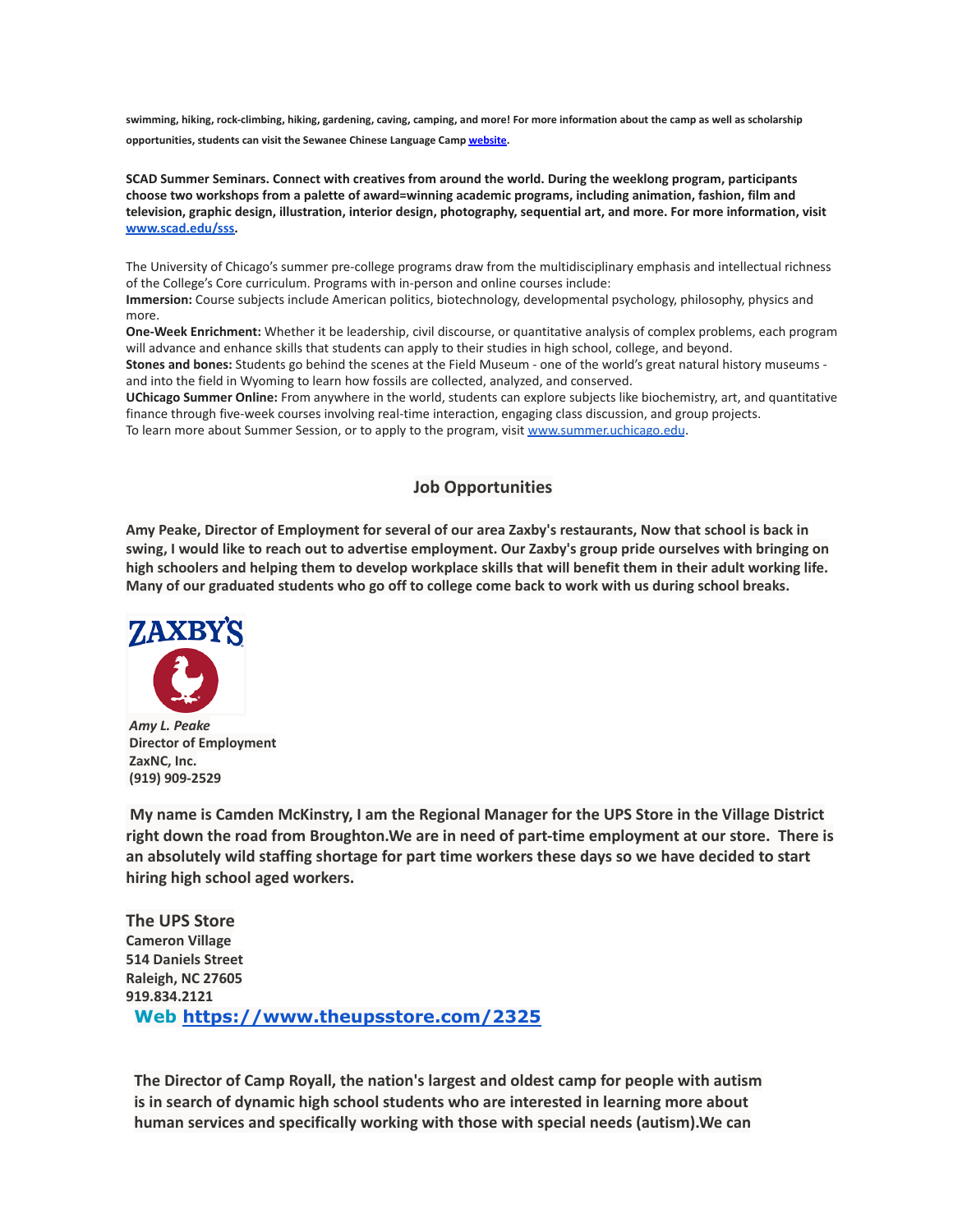**offer volunteer opportunities during the school year (and in the summer) for those in need of service hours (any age) and we can offer training and paid employment for students 17 years of age and older as well. If interested, visit [www.camproyall.org.](http://www.camproyall.org)**